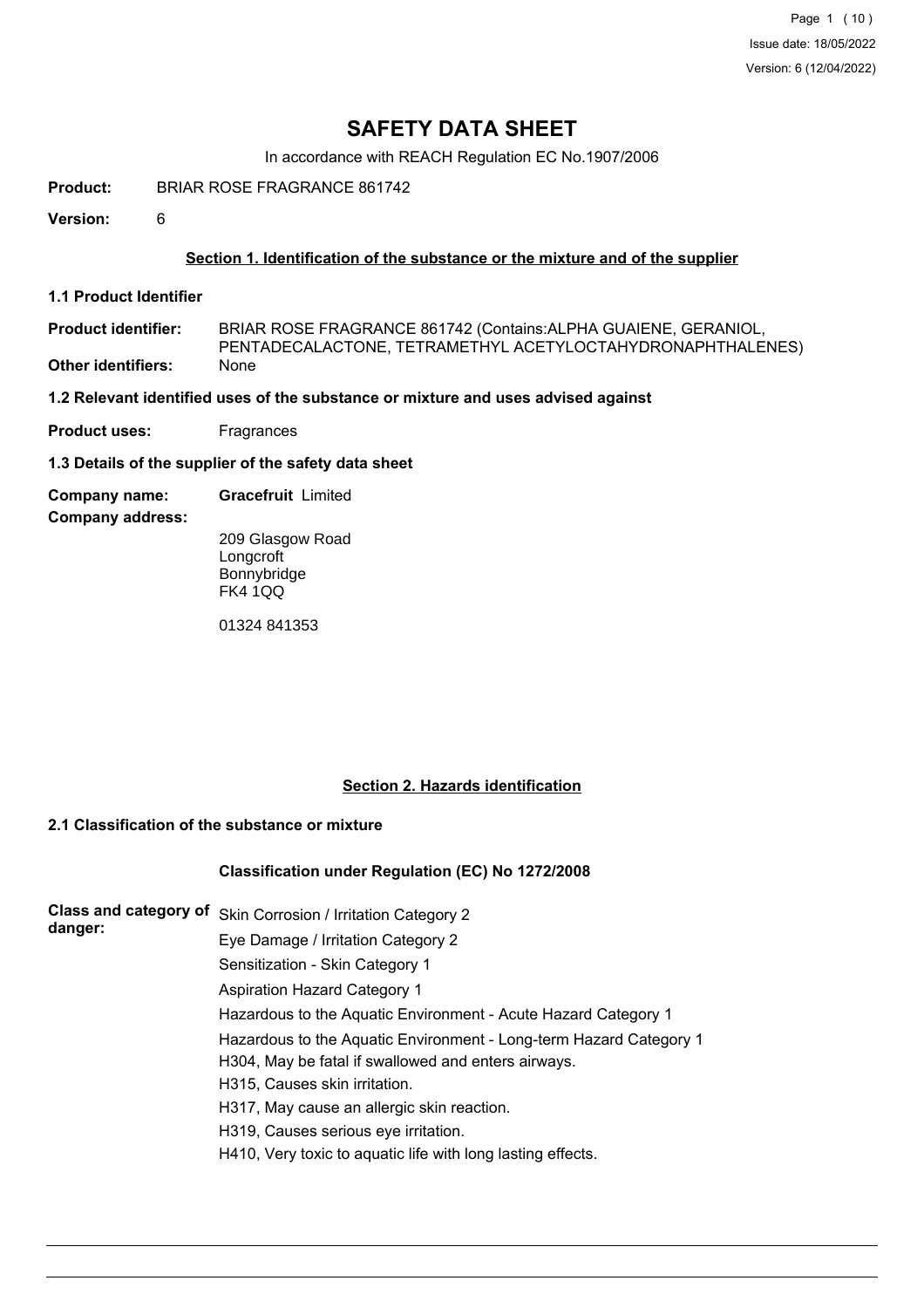Page 2 (10) Issue date: 18/05/2022 Version: 6 (12/04/2022)

# **SAFETY DATA SHEET**

In accordance with REACH Regulation EC No.1907/2006

- **Product:** BRIAR ROSE FRAGRANCE 861742
- **Version:** 6
- **2.2 Label elements**

| Signal word:                        | Danger                                                                                                                                                                                                                                                                                                                                                                                                                                                                                                                                                                                                                                                                                                                                                                                                                                                                                                                                                                                                                           |
|-------------------------------------|----------------------------------------------------------------------------------------------------------------------------------------------------------------------------------------------------------------------------------------------------------------------------------------------------------------------------------------------------------------------------------------------------------------------------------------------------------------------------------------------------------------------------------------------------------------------------------------------------------------------------------------------------------------------------------------------------------------------------------------------------------------------------------------------------------------------------------------------------------------------------------------------------------------------------------------------------------------------------------------------------------------------------------|
| <b>Hazard statements:</b>           | H304, May be fatal if swallowed and enters airways.<br>H315, Causes skin irritation.<br>H317, May cause an allergic skin reaction.<br>H319, Causes serious eye irritation.<br>H410, Very toxic to aquatic life with long lasting effects.                                                                                                                                                                                                                                                                                                                                                                                                                                                                                                                                                                                                                                                                                                                                                                                        |
| Supplemental<br>Information:        | EUH208, Contains 3-(2H-1,3-BENZODIOXOL-5-YL)-2-METHYLPROPANAL, 3-(O&P-<br>ETHYLPHENYL)-2,2-DIMETHYLPROPIONALDEHYDE, 3-<br>METHYLCYCLOPENTADECENONE, 4-(1-METHYLETHYL)-CYCLOHEXANEMETHANOL,<br>ALPHA-ISOMETHYL IONONE, BETA-CARYOPHYLLENE, CINNAMYL ALCOHOL, CIS-3-<br>HEXENYL METHYL CARBONATE, COUMARIN, ETHYL LINALOOL,<br>TETRAHYDROLINALOOL, TRANS-ROSE KETONE-2. May produce an allergic reaction.                                                                                                                                                                                                                                                                                                                                                                                                                                                                                                                                                                                                                          |
| <b>Precautionary</b><br>statements: | P261, Avoid breathing vapour or dust.<br>P264, Wash hands and other contacted skin thoroughly after handling.<br>P272, Contaminated work clothing should not be allowed out of the workplace.<br>P273, Avoid release to the environment.<br>P280, Wear protective gloves/eye protection/face protection.<br>P301/310, IF SWALLOWED: Immediately call a POISON CENTER or doctor/physician.<br>P302/352, IF ON SKIN: Wash with plenty of soap and water.<br>P305/351/338, IF IN EYES: Rinse cautiously with water for several minutes. Remove contact<br>lenses, if present and easy to do. Continue rinsing.<br>P331, Do not induce vomiting.<br>P333/313, If skin irritation or rash occurs: Get medical advice/attention.<br>P337/313, If eye irritation persists: Get medical advice/attention.<br>P362, Take off contaminated clothing and wash before reuse.<br>P391, Collect spillage.<br>P405, Store locked up.<br>P501, Dispose of contents/container to approved disposal site, in accordance with local<br>regulations. |
| Pictograms:                         |                                                                                                                                                                                                                                                                                                                                                                                                                                                                                                                                                                                                                                                                                                                                                                                                                                                                                                                                                                                                                                  |
| Other hazards:                      | Hydrocarbon Concentration %:<br>10.406%                                                                                                                                                                                                                                                                                                                                                                                                                                                                                                                                                                                                                                                                                                                                                                                                                                                                                                                                                                                          |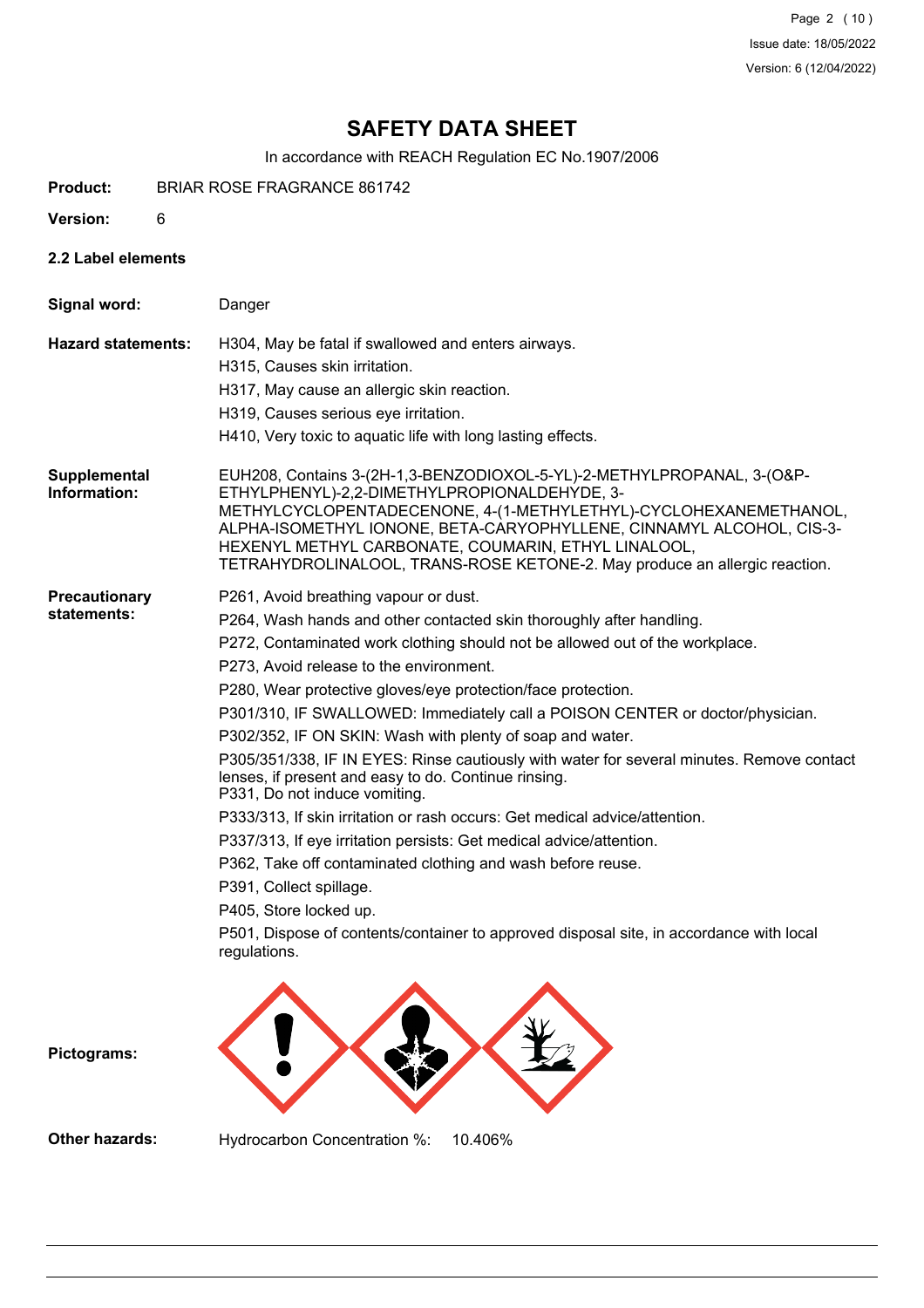Page 3 (10) Issue date: 18/05/2022 Version: 6 (12/04/2022)

# **SAFETY DATA SHEET**

In accordance with REACH Regulation EC No.1907/2006

**Product:** BRIAR ROSE FRAGRANCE 861742

**Version:** 6

# **Section 3. Composition / information on ingredients**

# **3.2 Mixtures**

#### **Contains:**

| <b>Name</b>                                                                                                      | <b>CAS</b>                            | EC                                                  | <b>REACH Registration</b><br>No. | $\%$        | <b>Classification for</b><br>(CLP) 1272/2008  |  |
|------------------------------------------------------------------------------------------------------------------|---------------------------------------|-----------------------------------------------------|----------------------------------|-------------|-----------------------------------------------|--|
| $1,3,4,6,7,8$ -<br>HEXAHYDRO-<br>4,6,6,7,8,8-<br>HEXAMETHYLINDENO<br>[5,6-C]PYRAN                                | 1222-05-5                             | 214-946-9                                           | l01-2119488227-29-xxxx           | 20-<50%     | EH A1-EH C1;H410,-                            |  |
| <b>TETRAMETHYL</b><br>ACETYLOCTAHYDRON 68155-66-8.<br><b>APHTHALENES</b>                                         | 54464-57-2,<br>68155-67-9             | 259-174-3.<br>268-978-3.<br>268-979-9,<br>915-730-3 | 01-2119489989-04-xxxx            | 10-<20%     | SCI 2-SS 1B-EH C1;<br>H315-H317-H410,-        |  |
| OCTAHYDRO-<br>TETRAMETHYL-<br>METHANO-1-<br><b>NAPHTHOL</b>                                                      | 5986-55-0                             | 227-807-2                                           |                                  | $1 - 5%$    | EH C2;H411,-                                  |  |
| ACETYL HEXAMETHYL 21145-77-7,<br>TETRALIN (AHTN)                                                                 | 1506-02-1                             | 244-240-6.<br>216-133-4                             |                                  | $1 - 5%$    | ATO 4-EH A1-EH C1:<br>H302-H410,-             |  |
| IPHENETHYL<br>ALCOHOL                                                                                            | 60-12-8                               | 200-456-2                                           | 01-2119963921-31-xxxx            | $1 - 5%$    | ATO 4-EDI 2; H302-<br>H319,-                  |  |
| TETRAHYDRO-<br>METHYL-<br>(METHYLPROPYL)-<br>PYRAN-4-OL                                                          | 63500-71-0                            | 405-040-6                                           | 01-0000015458-64-xxxx            | $1 - 5%$    | EDI 2;H319,-                                  |  |
| <b>GERANIOL</b>                                                                                                  | 106-24-1                              | 203-377-1                                           | 01-2119552430-49-xxxx            | 1-<5%       | SCI 2-EDI 1-SS 1;<br>H315-H317-H318,-         |  |
| ALPHA GUAIENE                                                                                                    | 3691-12-1                             |                                                     |                                  | 1-<5%       | SCI 2-EDI 2-AH 1;<br>H304-H315-H319,-         |  |
| <b>ETHYL</b><br><b>TRIMETHYLCYCLOPE</b><br><b>I</b> NTENE BUTENOL                                                | 106185-75-5, 701-122-3,<br>28219-61-6 | 248-908-8                                           | 01-2119529224-45-xxxx            | $1 - 5%$    | EDI 2-EH C2:H319-<br>H411,-                   |  |
| PENTADECALACTONE 106-02-5                                                                                        |                                       | 203-354-6                                           | 01-2119987323-31-xxxx            | 1-<5%       | SS 1B-EH C2; H317-<br>H411,-                  |  |
| VANILLIN                                                                                                         | 121-33-5                              | 204-465-2                                           |                                  | 1-<5%       | EDI 2;H319,-                                  |  |
| ETHYL VANILLIN                                                                                                   | 121-32-4                              | 204-464-7                                           |                                  | 1-<5%       | EDI 2;H319,-                                  |  |
| <b>TETRAHYDROLINALO</b><br>OL                                                                                    | 78-69-3                               | 201-133-9                                           | 01-2119454788-21-xxxx            | $1 - 5%$    | <b>SCI 2-EDI 2-SS 1B;</b><br>H315-H317-H319,- |  |
| CIS-3-HEXENYL<br>SALICYLATE                                                                                      | 65405-77-8                            | 265-745-8                                           | l01-2119987320-37-xxxx           | $0.1 - 1%$  | EH A1-EH C2; H400-<br>H411,-                  |  |
| $3-(2H-1,3-$<br>BENZODIOXOL-5-YL)<br>-2-METHYLPROPANAL                                                           | 1205-17-0                             | 214-881-6                                           | 01-2120740119-58-xxxx            | $0.1 - 1%$  | SS 1B-REP 2-EH C2:<br>H317-H361-H411,-        |  |
| ALPHA-ISOMETHYL<br><b>IONONE</b>                                                                                 | 127-51-5                              | 204-846-3                                           |                                  | $0.1 - 1\%$ | SS 1B-EH C2; H317-<br>H411.-                  |  |
| TETRAMETHYL-4-<br>METHYLENEHEPTAN-<br>2-ONE                                                                      | 83926-73-2                            | 420-630-3                                           | 01-0000016725-66-xxxx            | $0.1 - 1%$  | EDI 1-EH C2;H318-<br>H411,-                   |  |
| BETA-<br><b>CARYOPHYLLENE</b>                                                                                    | 87-44-5                               | 201-746-1                                           |                                  | $0.1 - 1%$  | SS 1B-AH 1; H304-<br>H317,-                   |  |
| (1-METHYL-2-(1,2,2-<br><b>TRIMETHYLBICYCLO</b><br>(3.1.0)-HEX-3-<br>YLMETHYL)<br>CYCLOPROPYL)<br><b>METHANOL</b> | 198404-98-7                           | 427-900-1                                           |                                  | $0.1 - 1%$  | EH A1-EH C1;H410,-                            |  |
| CIS-3-HEXENYL<br> METHYL CARBONATE                                                                               | 67633-96-9                            | 266-797-4                                           | 01-2120735800-60-xxxx            | $0.1 - 1%$  | SCI 2-SS 1B;H315-<br>H317,-                   |  |
| CINNAMYL ALCOHOL                                                                                                 | 104-54-1                              | 203-212-3                                           |                                  | $0.1 - 1\%$ | ATO 4-SS 1B-EH C2;<br>H302-H317-H411,-        |  |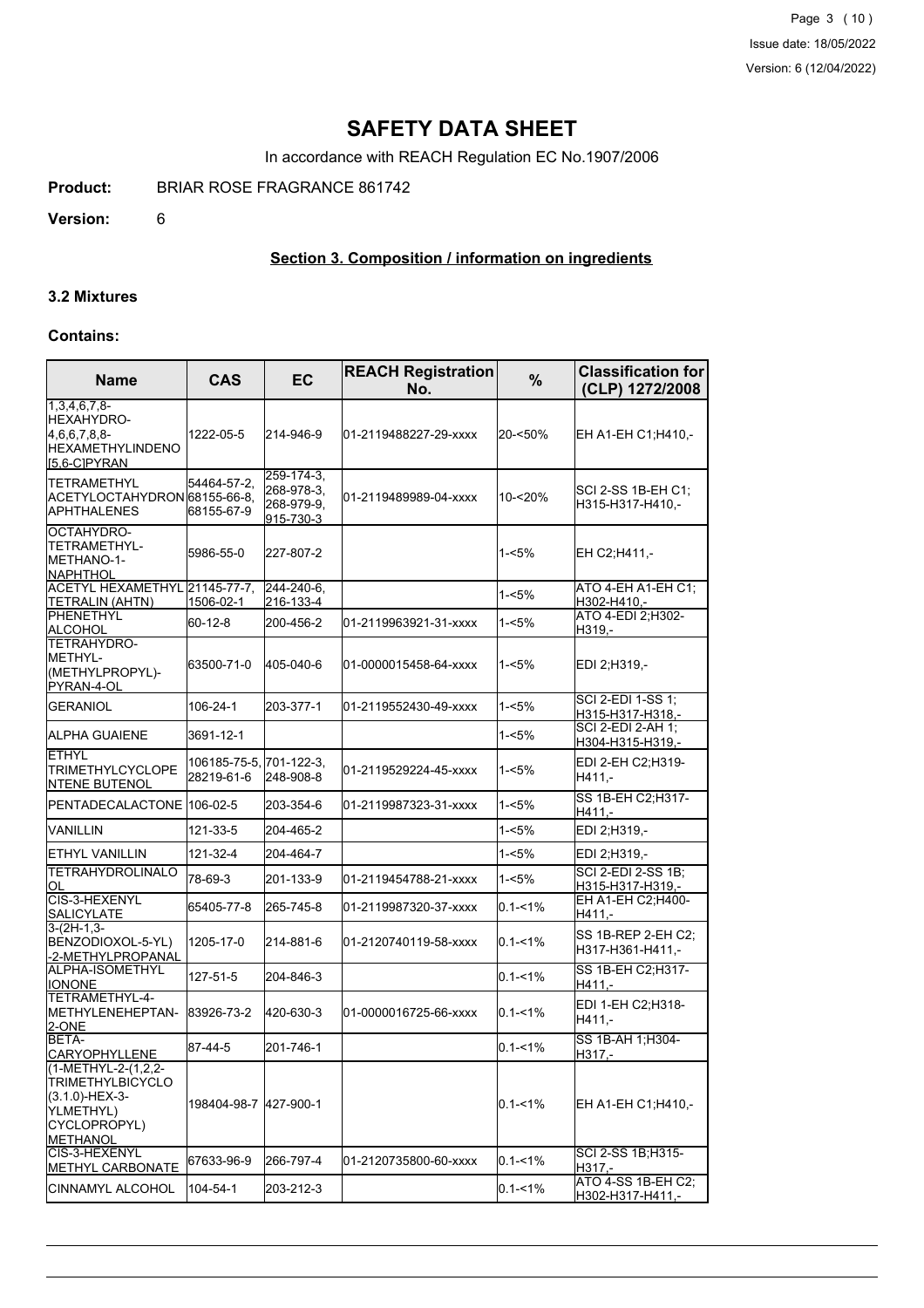Page 4 (10) Issue date: 18/05/2022 Version: 6 (12/04/2022)

# **SAFETY DATA SHEET**

In accordance with REACH Regulation EC No.1907/2006

# **Product:** BRIAR ROSE FRAGRANCE 861742

#### **Version:** 6

| <b>IETHYL LINALOOL</b>                                                            | 10339-55-6               | 233-732-6                | 01-2119969272-32-xxxx | $0.1 - 1\%$ | SCI 2-EDI 2-SS 1B;<br>IH315-H317-H319.-                |
|-----------------------------------------------------------------------------------|--------------------------|--------------------------|-----------------------|-------------|--------------------------------------------------------|
| $3-(0&P-$<br>ETHYLPHENYL)-2,2-<br>IDIMETHYLPROPIONAL 67634-15-5<br><b>IDEHYDE</b> | 67634-14-4.              | 266-818-7.<br> 266-819-2 | 01-2120758796-34-xxxx | $0.1 - 1\%$ | ISCI 2-SS 1B-EH A1-<br>EH C2:H315-H317-<br>H400-H411.- |
| $\overline{3}$ -<br>IMETHYLCYCLOPENTA 63314-79-4<br><b>IDECENONE</b>              |                          | 429-900-5                | 01-0000017618-62-xxxx | $0.1 - 1\%$ | ISS 1B-EH A1-EH C3:<br>H317-H400-H412,-                |
| <b>ICOUMARIN</b>                                                                  | 91-64-5                  | 202-086-7                |                       | $0.1 - 1\%$ | ATO 4-SS 1B-EH C3:<br>H302-H317-H412.-                 |
| ITRANS-ROSE<br><b>IKETONE-2</b>                                                   | 23726-91-2               | 245-842-1                |                       | $0.1 - 1\%$ | ISCI 2-SS 1B-EH C2:<br>H315-H317-H411.-                |
| <b>ALLYL</b><br>ICYCLOHEXYLOXYACE 68901-15-5<br><b>ITATE</b>                      |                          | 272-657-3                |                       | $0.1 - 1\%$ | IATO 4-EH A1-EH C1:<br>H302-H410,-                     |
| 4-(1-METHYLETHYL)-<br><b>ICYCLOHEXANEMETH</b><br><b>JANOL</b>                     | 5502-75-0.<br>13828-37-0 | 939-719-8.<br>237-539-8  | 01-2119983532-32-xxxx | $0.1 - 1\%$ | ISCI 2-SS 1B:H315-<br>H317.-                           |

## **Substances with Community workplace exposure limits:**

| Name                      | CAS     | - -<br>cv | $\mathbf{a}$<br>70 |
|---------------------------|---------|-----------|--------------------|
| <b>IDIETHYL PHTHALATE</b> | 84-66-2 | 201-550-6 | $-5%$              |

**Substances that are persistent, bioaccumulative and toxic or very persistent and very bioaccumulative, greater than 0.1%:**

Not Applicable

## **Section 4. First-aid measures**

## **4.1 Description of first aid measures**

IF SWALLOWED: Immediately call a POISON CENTER or doctor/physician.

IF ON SKIN: Wash with plenty of soap and water.

IF IN EYES: Rinse cautiously with water for several minutes. Remove contact lenses, if present and easy to do. Continue rinsing.

# **4.2 Most important symptoms and effects, both acute and delayed**

May be fatal if swallowed and enters airways.

Causes skin irritation.

May cause an allergic skin reaction.

Causes serious eye irritation.

## **4.3 Indication of any immediate medical attention and special treatment needed**

None expected, see Section 4.1 for further information.

## **SECTION 5: Firefighting measures**

## **5.1 Extinguishing media**

Suitable media: Carbon dioxide, Dry chemical, Foam.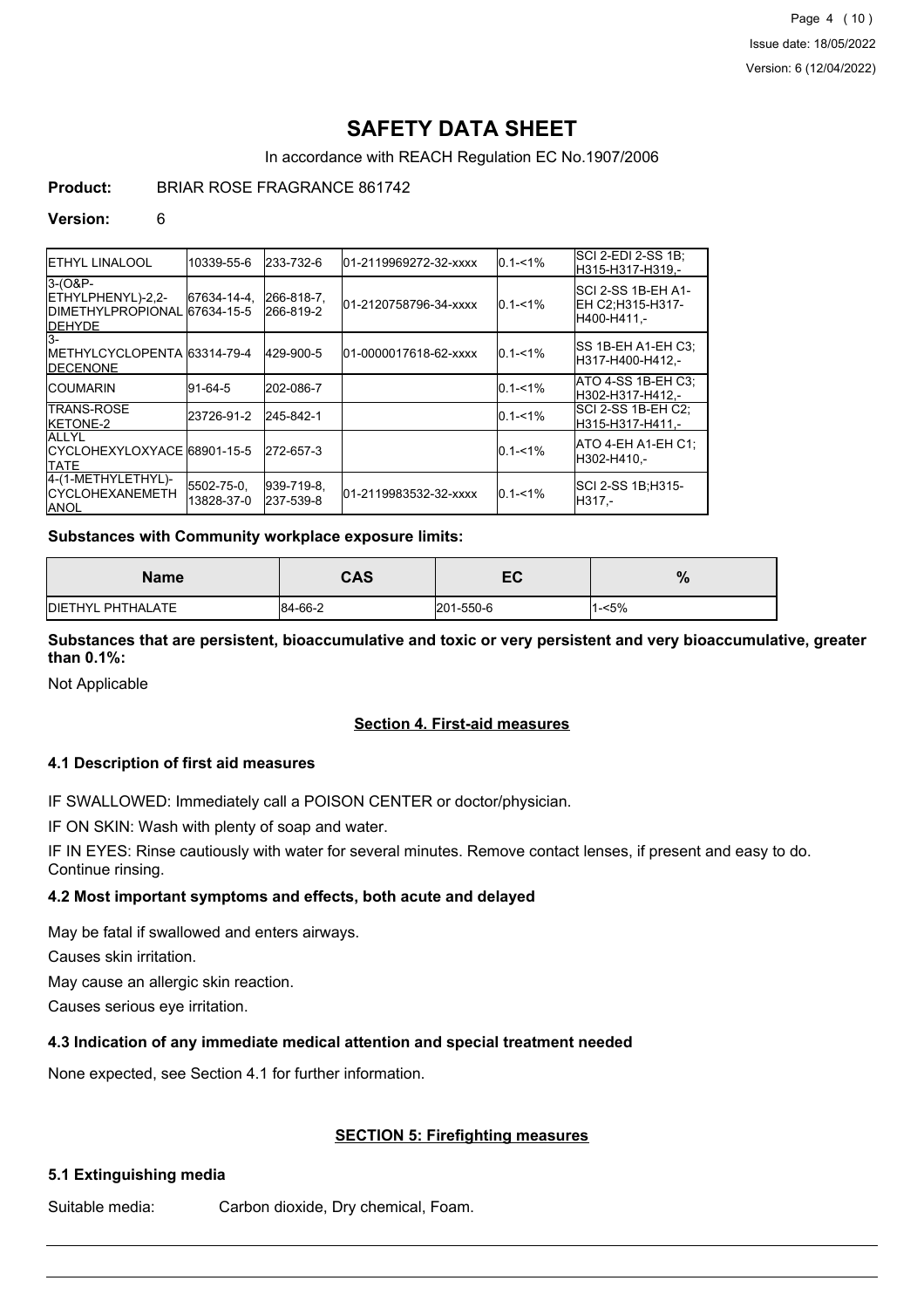Page 5 (10) Issue date: 18/05/2022 Version: 6 (12/04/2022)

# **SAFETY DATA SHEET**

In accordance with REACH Regulation EC No.1907/2006

**Product:** BRIAR ROSE FRAGRANCE 861742

**Version:** 6

# **5.2 Special hazards arising from the substance or mixture**

In case of fire, may be liberated: Carbon monoxide, Unidentified organic compounds.

# **5.3 Advice for fire fighters:**

In case of insufficient ventilation, wear suitable respiratory equipment.

#### **Section 6. Accidental release measures**

#### **6.1 Personal precautions, protective equipment and emergency procedures:**

Avoid inhalation. Avoid contact with skin and eyes. See protective measures under Section 7 and 8.

#### **6.2 Environmental precautions:**

Keep away from drains, surface and ground water, and soil.

#### **6.3 Methods and material for containment and cleaning up:**

Remove ignition sources. Provide adequate ventilation. Avoid excessive inhalation of vapours. Contain spillage immediately by use of sand or inert powder. Dispose of according to local regulations.

#### **6.4 Reference to other sections:**

Also refer to sections 8 and 13.

## **Section 7. Handling and storage**

## **7.1 Precautions for safe handling:**

Keep away from heat, sparks, open flames and hot surfaces. - No smoking. Use personal protective equipment as required. Use in accordance with good manufacturing and industrial hygiene practices. Use in areas with adequate ventilation Do not eat, drink or smoke when using this product.

## **7.2 Conditions for safe storage, including any incompatibilities:**

Store in a well-ventilated place. Keep container tightly closed. Keep cool. Ground/bond container and receiving equipment. Use explosion-proof electrical, ventilating and lighting equipment. Use only non-sparking tools. Take precautionary measures against static discharge.

## **7.3 Specific end use(s):**

Fragrances: Use in accordance with good manufacturing and industrial hygiene practices.

## **Section 8. Exposure controls/personal protection**

#### **8.1 Control parameters**

Workplace exposure limits: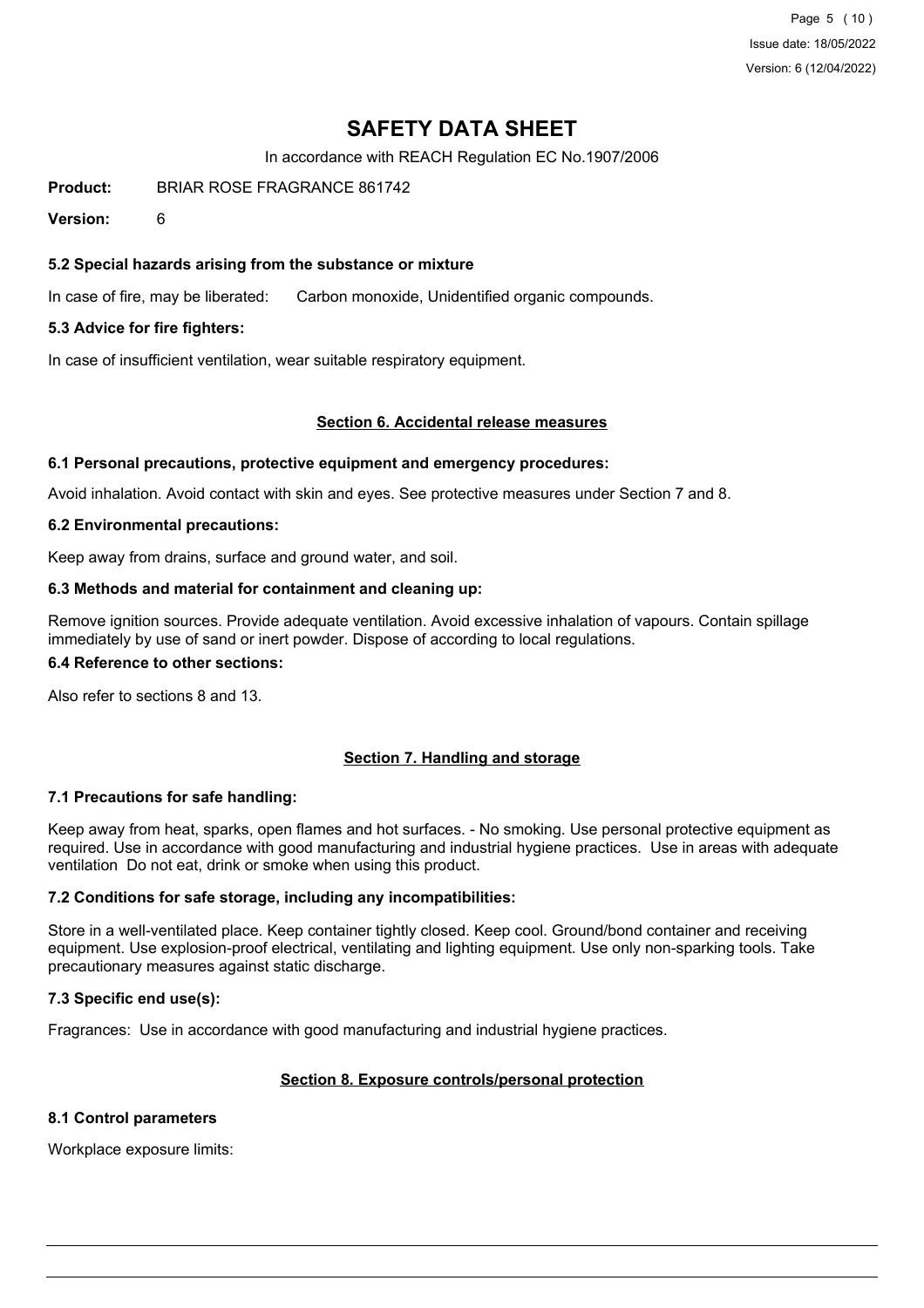# **SAFETY DATA SHEET**

In accordance with REACH Regulation EC No.1907/2006

**Product:** BRIAR ROSE FRAGRANCE 861742

## **Version:** 6

| Ingredient                | CAS     | EC                | <b>Description</b>                                   | Value |
|---------------------------|---------|-------------------|------------------------------------------------------|-------|
|                           |         |                   | Long-term exposure limit (8-hour<br>TWA) (mg/m3)     |       |
| <b>IDIETHYL PHTHALATE</b> | 84-66-2 | $ 201 - 550 - 6 $ | Short-term exposure limit (15-<br>$ minute)$ (mg/m3) | 10    |

# **8.2 Exposure Controls**

# **Eye / Skin Protection**

Wear protective gloves/eye protection/face protection

# **Respiratory Protection**

Ensure adequate and ongoing ventilation is maintained in order to prevent build up of excessive vapour and to ensure occupational exposure limits are adhered to. If appropriate, and depending on your patterns and volumes of use, the following engineering controls may be required as additional protective measures: a) Isolate mixing rooms and other areas where this material is used or openly handled. Maintain these areas under negative air pressure relative to the rest of the plant. b) Employ the use of Personal protective equipment - an approved, properly fitted respirator with organic vapour cartridges or canisters and particulate filters. c) Use local exhaust ventilation around open tanks and other open sources of potential exposures in order to avoid excessive inhalation, including places where this material is openly weighed or measured. In addition, use general dilution ventilation of the work area to eliminate or reduce possible worker exposures. d) Use closed systems for transferring and processing this material.

Also refer to Sections 2 and 7.

## **Section 9. Physical and chemical properties**

## **9.1 Information on basic physical and chemical properties**

| Appearance:                                   | Clear pale yellow to yellow liquid           |
|-----------------------------------------------|----------------------------------------------|
| Odour:                                        | Not determined                               |
| <b>Odour threshold:</b>                       | Not determined                               |
| pH:                                           | Not determined                               |
| Melting point / freezing point:               | Not determined                               |
| Initial boiling point / range:                | Not determined                               |
| <b>Flash point:</b>                           | 100 $^{\circ}$ C                             |
| <b>Evaporation rate:</b>                      | Not determined                               |
| Flammability (solid, gas):                    | Not determined                               |
| Upper/lower flammability or explosive limits: | Product does not present an explosion hazard |
| Vapour pressure:                              | 0.01274922 mmHg                              |
| Vapour density:                               | Not determined                               |
| <b>Relative density:</b>                      | 0.9890                                       |
| Solubility(ies):                              | Not determined                               |
| Partition coefficient: n-octanol/water:       | Not determined                               |
| Auto-ignition temperature:                    | Not determined                               |
| <b>Decomposition temperature:</b>             | Not determined                               |
|                                               |                                              |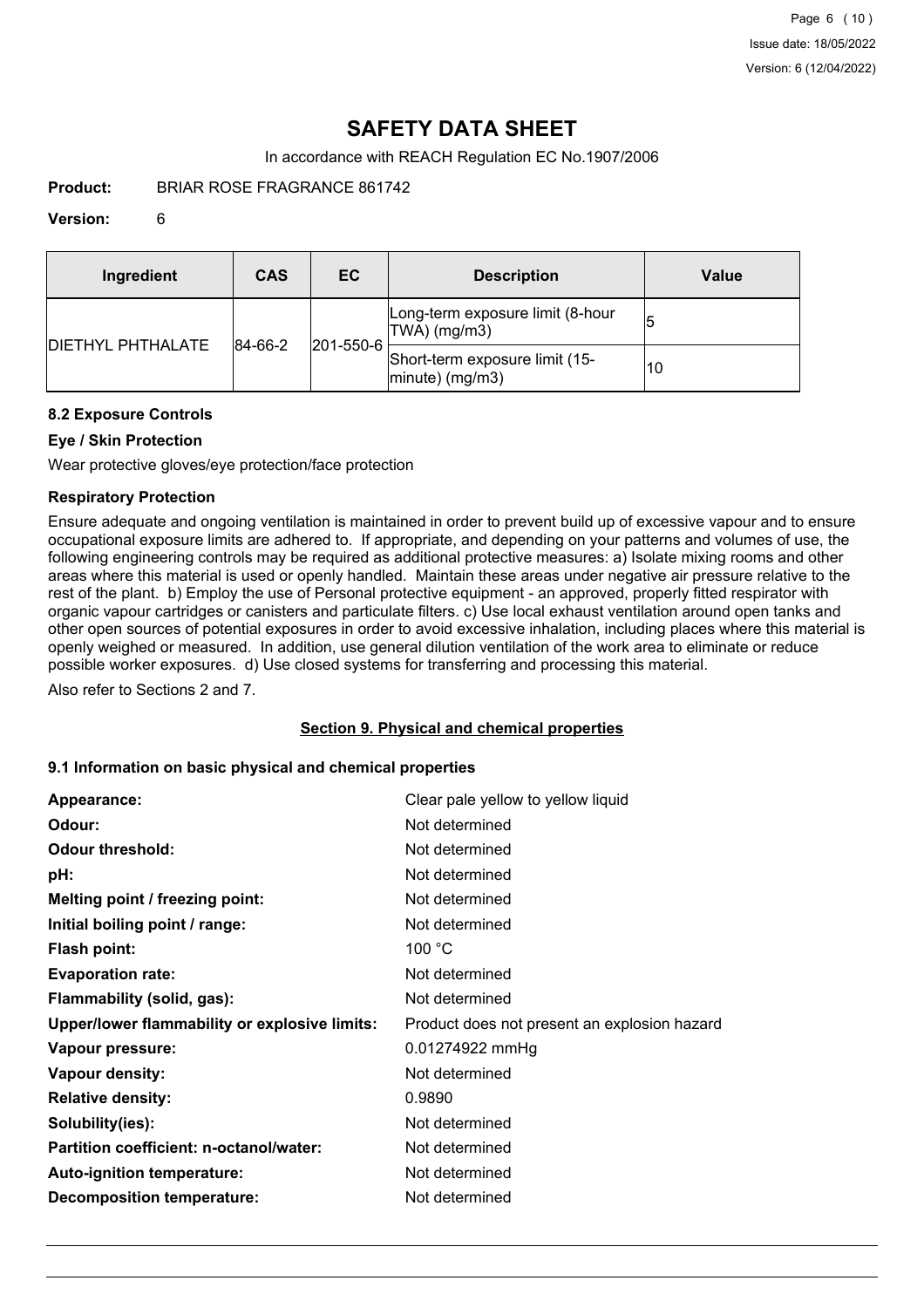Page 7 (10) Issue date: 18/05/2022 Version: 6 (12/04/2022)

# **SAFETY DATA SHEET**

In accordance with REACH Regulation EC No.1907/2006

| <b>Oxidising properties:</b> |                                    | Not expected   |
|------------------------------|------------------------------------|----------------|
| <b>Explosive properties:</b> |                                    | Not expected   |
| Viscosity:                   |                                    | Not determined |
| Version:                     | 6                                  |                |
| Product:                     | <b>BRIAR ROSE FRAGRANCE 861742</b> |                |

**9.2 Other information:** None available

## **Section 10. Stability and reactivity**

#### **10.1 Reactivity:**

Presents no significant reactivity hazard, by itself or in contact with water.

# **10.2 Chemical stability:**

Good stability under normal storage conditions.

# **10.3 Possibility of hazardous reactions:**

Not expected under normal conditions of use.

# **10.4 Conditions to avoid:**

Avoid extreme heat.

# **10.5 Incompatible materials:**

Avoid contact with strong acids, alkalis or oxidising agents.

#### **10.6 Hazardous decomposition products:**

Not expected.

# **Section 11. Toxicological information**

#### **11.1 Information on toxicological effects**

This mixture has not been tested as a whole for health effects. The health effects have been calculated using the methods outlined in Regulation (EC) No 1272/2008 (CLP).

| <b>Acute Toxicity:</b>                    | Based on available data the classification criteria are not met. |
|-------------------------------------------|------------------------------------------------------------------|
| <b>Acute Toxicity Oral</b>                | >5000                                                            |
| <b>Acute Toxicity Dermal</b>              | >5000                                                            |
| <b>Acute Toxicity Inhalation</b>          | Not Available                                                    |
| <b>Skin corrosion/irritation:</b>         | Skin Corrosion / Irritation Category 2                           |
| Serious eye damage/irritation:            | Eye Damage / Irritation Category 2                               |
| <b>Respiratory or skin sensitisation:</b> | Sensitization - Skin Category 1                                  |
| Germ cell mutagenicity:                   | Based on available data the classification criteria are not met. |
| <b>Carcinogenicity:</b>                   | Based on available data the classification criteria are not met. |
| <b>Reproductive toxicity:</b>             | Based on available data the classification criteria are not met. |
| <b>STOT-single exposure:</b>              | Based on available data the classification criteria are not met. |
| <b>STOT-repeated exposure:</b>            | Based on available data the classification criteria are not met. |
| <b>Aspiration hazard:</b>                 | <b>Aspiration Hazard Category 1</b>                              |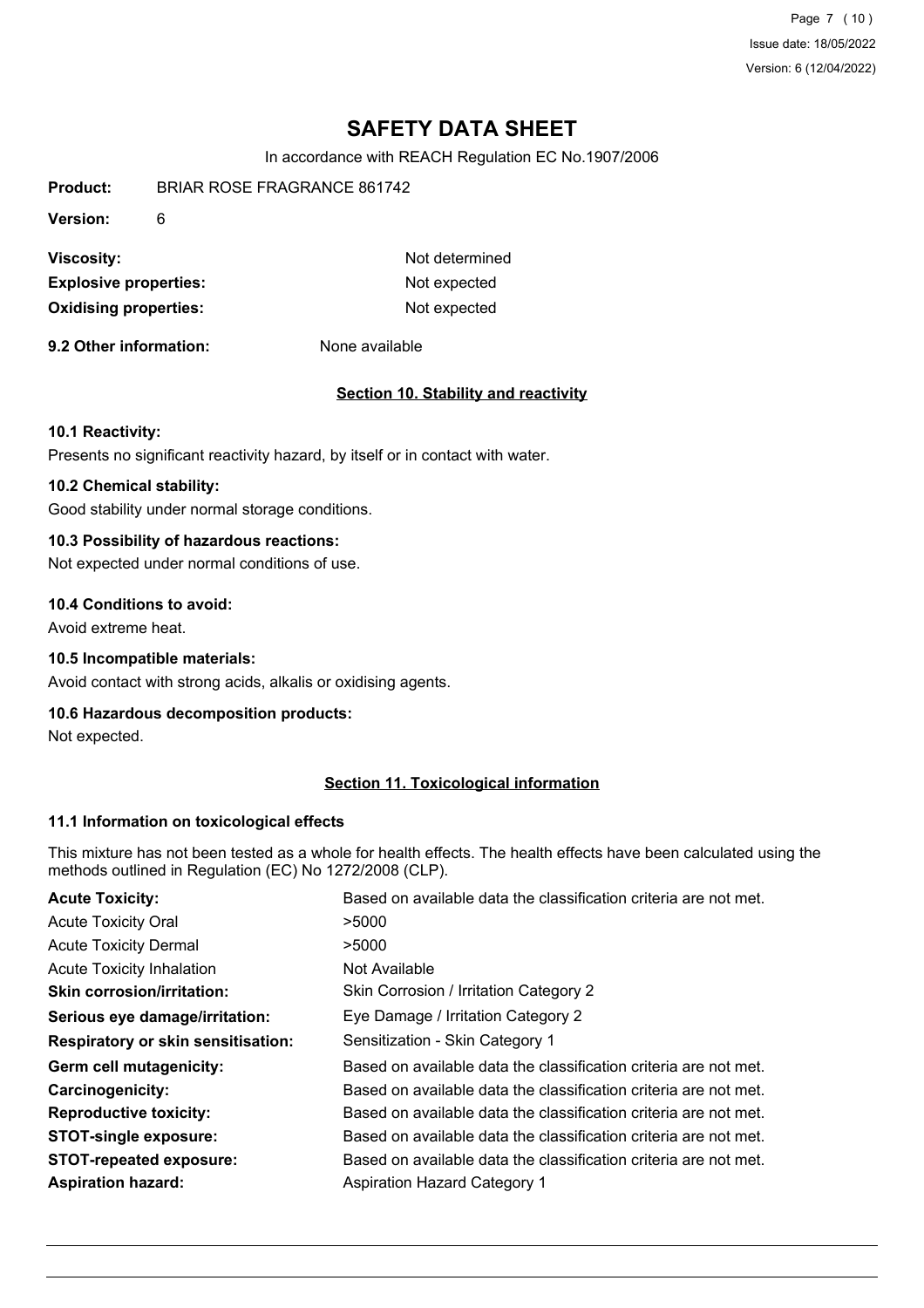Page 8 (10) Issue date: 18/05/2022 Version: 6 (12/04/2022)

# **SAFETY DATA SHEET**

In accordance with REACH Regulation EC No.1907/2006

**Product:** BRIAR ROSE FRAGRANCE 861742

**Version:** 6

# **Information about hazardous ingredients in the mixture**

| Ingredient                                                      | <b>CAS</b>                      | EC.                                    | LD50/ATE Oral | LD50/ATE<br><b>Dermal</b> | LC50/ATE<br><b>Inhalation</b> | <b>LC50</b><br>Route     |
|-----------------------------------------------------------------|---------------------------------|----------------------------------------|---------------|---------------------------|-------------------------------|--------------------------|
| <b>IACETYL</b><br><b>IHEXAMETHYL</b><br><b>ITETRALIN (AHTN)</b> | $ 21145 - 77 - 7 $<br>1506-02-1 | $ 244 - 240 - 6 $<br>$ 216 - 133 - 4 $ | 1000          | Not available             | Not available                 | <b>Not</b><br>lavailable |
| <b>IPHENETHYL</b><br><b>ALCOHOL</b>                             | $ 60-12-8 $                     | $ 200 - 456 - 2 $                      | 1610          | 2500                      | Not available                 | <b>Not</b><br>available  |

Refer to Sections 2 and 3 for additional information.

# **Section 12. Ecological information**

# **12.1 Toxicity:**

| Very toxic to aquatic life with long lasting effects. |               |  |
|-------------------------------------------------------|---------------|--|
| 12.2 Persistence and degradability:                   | Not available |  |
| 12.3 Bioaccumulative potential:                       | Not available |  |
| 12.4 Mobility in soil:                                | Not available |  |
| 12.5 Results of PBT and vPvB assessment:              |               |  |

This substance does not meet the PBT/vPvB criteria of REACH, annex XIII.

**12.6 Other adverse effects:** Not available

## **Section 13. Disposal considerations**

## **13.1 Waste treatment methods:**

Dispose of in accordance with local regulations. Avoid disposing into drainage systems and into the environment. Empty containers should be taken to an approved waste handling site for recycling or disposal.

# **Section 14. Transport information**

| 14.1 UN number:                    | UN3082                                                                                                                                                                  |
|------------------------------------|-------------------------------------------------------------------------------------------------------------------------------------------------------------------------|
| 14.2 UN Proper Shipping Name:      | ENVIRONMENTALLY HAZARDOUS SUBSTANCE, LIQUID, N.O.S.<br>$(1,3,4,6,7,8$ -HEXAHYDRO-4,6,6,7,8,8-HEXAMETHYLINDENO[5,6-C]<br>PYRAN, TETRAMETHYL ACETYLOCTAHYDRONAPHTHALENES) |
| 14.3 Transport hazard class(es):   | 9                                                                                                                                                                       |
| <b>Sub Risk:</b>                   |                                                                                                                                                                         |
| 14.4. Packing Group:               | Ш                                                                                                                                                                       |
| <b>14.5 Environmental hazards:</b> | This is an environmentally hazardous substance.                                                                                                                         |
| 14.6 Special precautions for user: | None additional                                                                                                                                                         |
|                                    | 14 7 Transport in bully associated a honor il of MADDOI 79/70 and the IDC Cader                                                                                         |

**14.7 Transport in bulk according to Annex II of MARPOL73/78 and the IBC Code:**

Not applicable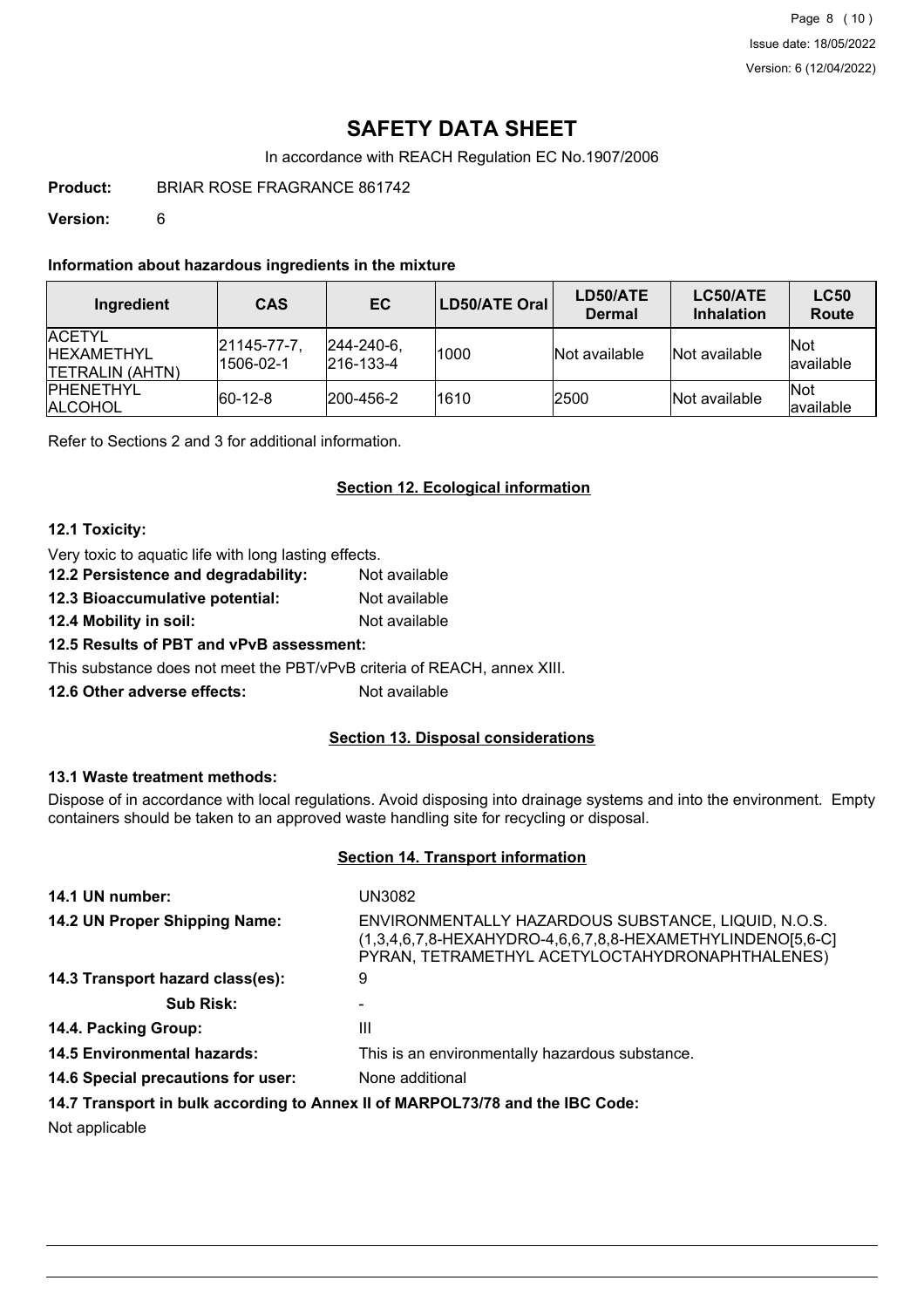Page 9 (10) Issue date: 18/05/2022 Version: 6 (12/04/2022)

# **SAFETY DATA SHEET**

In accordance with REACH Regulation EC No.1907/2006

**Product:** BRIAR ROSE FRAGRANCE 861742

**Version:** 6

# **Section 15. Regulatory information**

# **15.1 Safety, health and environmental regulations/legislation specific for the substance or mixture** None additional

# **15.2 Chemical Safety Assessment**

A Chemical Safety Assessment has not been carried out for this product.

# **Section 16. Other information**

| <b>Concentration % Limits:</b>  | EH A1=75.53% EH C1=56.43% EH C2=5.54% EH C3=0.55375892% EH<br>C4=47.38% SCI 2=53.60% EDI 2=21.61% SS 1=8.00% AH 1=96.10% EDI<br>$2A=2161%$ |
|---------------------------------|--------------------------------------------------------------------------------------------------------------------------------------------|
| <b>Total Fractional Values:</b> | EH A1=1.32 EH C1=1.77 EH C2=18.06 EH C3=180.58 EH C4=2.11 SCI<br>2=1.87 EDI 2=4.63 SS 1=12.50 AH 1=1.04 EDI 2A=4.63                        |

# **Key to revisions:**

SECTION 3: Composition/information on ingredients

#### **Key to abbreviations:**

| <b>Abbreviation</b> | <b>Meaning</b>                                                            |
|---------------------|---------------------------------------------------------------------------|
| AH <sub>1</sub>     | Aspiration Hazard Category 1                                              |
| ATO 4               | Acute Toxicity - Oral Category 4                                          |
| EDI <sub>1</sub>    | Eye Damage / Irritation Category 1                                        |
| EDI <sub>2</sub>    | Eye Damage / Irritation Category 2                                        |
| EH A1               | Hazardous to the Aquatic Environment - Acute Hazard Category 1            |
| EH <sub>C1</sub>    | Hazardous to the Aquatic Environment - Long-term Hazard Category 1        |
| EH <sub>C2</sub>    | Hazardous to the Aquatic Environment - Long-term Hazard Category 2        |
| EH C <sub>3</sub>   | Hazardous to the Aquatic Environment - Long-term Hazard Category 3        |
| H302                | Harmful if swallowed.                                                     |
| H304                | May be fatal if swallowed and enters airways.                             |
| H315                | Causes skin irritation.                                                   |
| H317                | May cause an allergic skin reaction.                                      |
| H318                | Causes serious eye damage.                                                |
| H319                | Causes serious eye irritation.                                            |
| H361                | Suspected of damaging fertility or the unborn child.                      |
| H400                | Very toxic to aquatic life.                                               |
| H410                | Very toxic to aquatic life with long lasting effects.                     |
| H411                | Toxic to aquatic life with long lasting effects.                          |
| H412                | Harmful to aquatic life with long lasting effects.                        |
| P202                | Do not handle until all safety precautions have been read and understood. |
| P261                | Avoid breathing vapour or dust.                                           |
| P <sub>264</sub>    | Wash hands and other contacted skin thoroughly after handling.            |
| P270                | Do not eat, drink or smoke when using this product.                       |